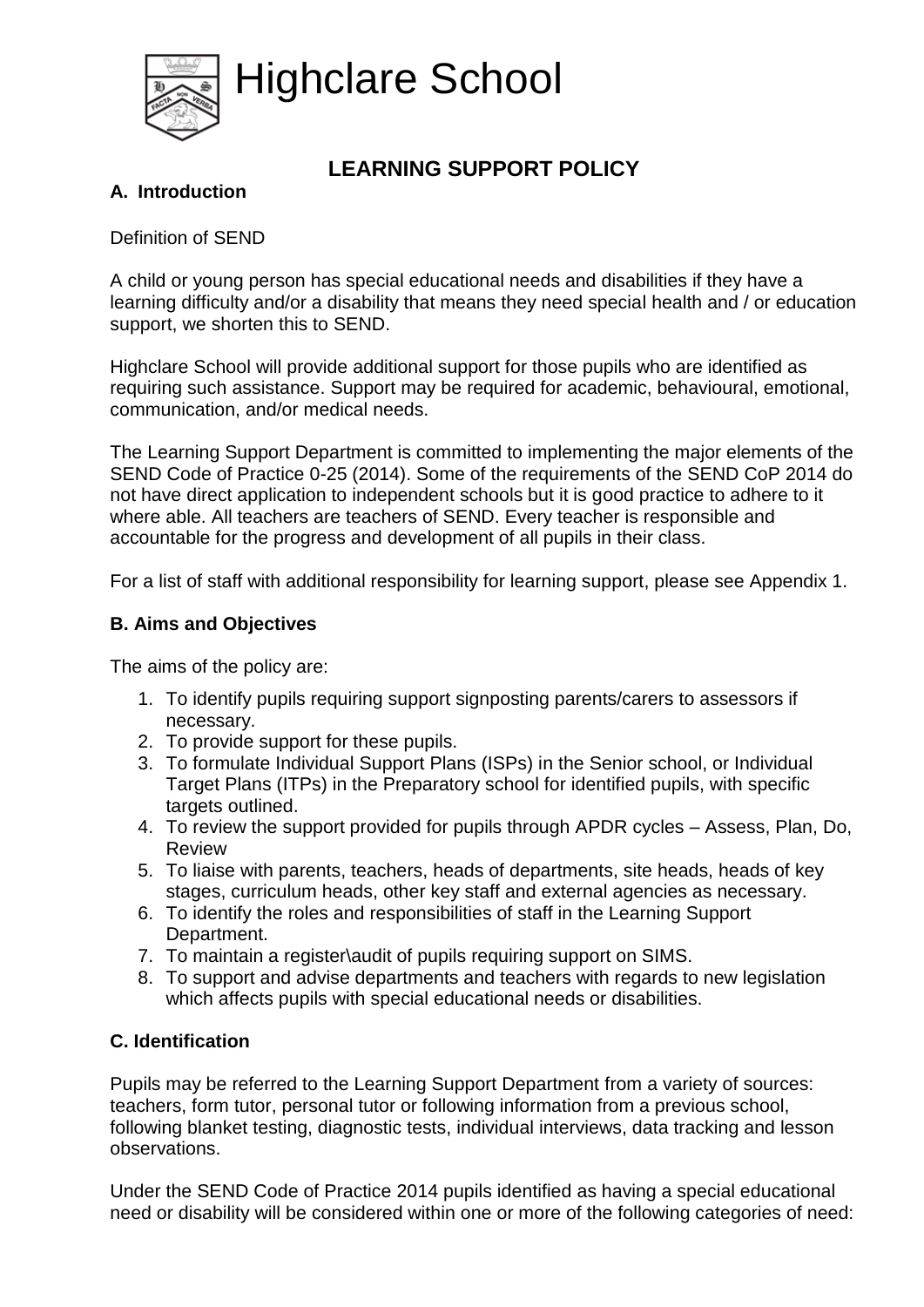Cognition and Learning

Cognition and Learning needs include:

- Specific learning difficulties (SpLD)
- Moderate learning difficulties (MLD)
- Severe learning difficulties (SLD)
- Profound and multiple learning difficulties (PMLD)

Social, Emotional and Mental Health Difficulties

Social, Emotional and Mental Health Difficulties include:

- ADD
- ADHD
- Anxiety and depression
- Attachment Disorder

Communication and Interaction needs

Communication and Interaction needs include:

- Speech, language and communication needs (SLCN)
- Autism (including Asperger Syndrome)

Sensory and/or Physical needs

Sensory and/or physical needs include:

- Visual impairment (VI)
- Hearing impairment (HI including Deaf and hearing impairment)
- Multi-sensory impairment (MSI sometimes referred to as Deafblind)
- Physical disability (PD).

Pupils with Education and Health Care plans (EHCP) will automatically be put on the Learning Support Register and other pupils with special educational needs and disabilities will be identified as having SEN Support. All of these pupils will have an ISP or ITP.

On SIMS, pupils with an EHCP will be identified with the code **E** for EHCP. Those pupils receiving support will be identified with a **K**.

Some pupils will receive group support, others one-to-one or have in-class support. Support may be daily, weekly, half-termly, depending on the individual's needs.

Sometimes a pupil will need input or advice from an outside agency. If a pupil is required to have an external assessment of their needs, for example, by an educational psychologist, this will be at a cost to the parents and will be a private arrangement between parents and the assessor. However, the Learning Support Department can provide contacts for parents and names of professionals to carry out external assessments.

#### **D. Education Provision**

- 1. Learning Support may include pupils with English as an Additional Language (EAL), though EAL in itself is recognised as not being SEND.
- 2. Different strategies for teaching will be required for some pupils on the Learning Support Register. Regular reviewing and monitoring of the provision for pupils on the Learning Support Register will take place. The statutory requirements and procedures for Annual Reviews of pupils with EHC plans will be fully complied with.